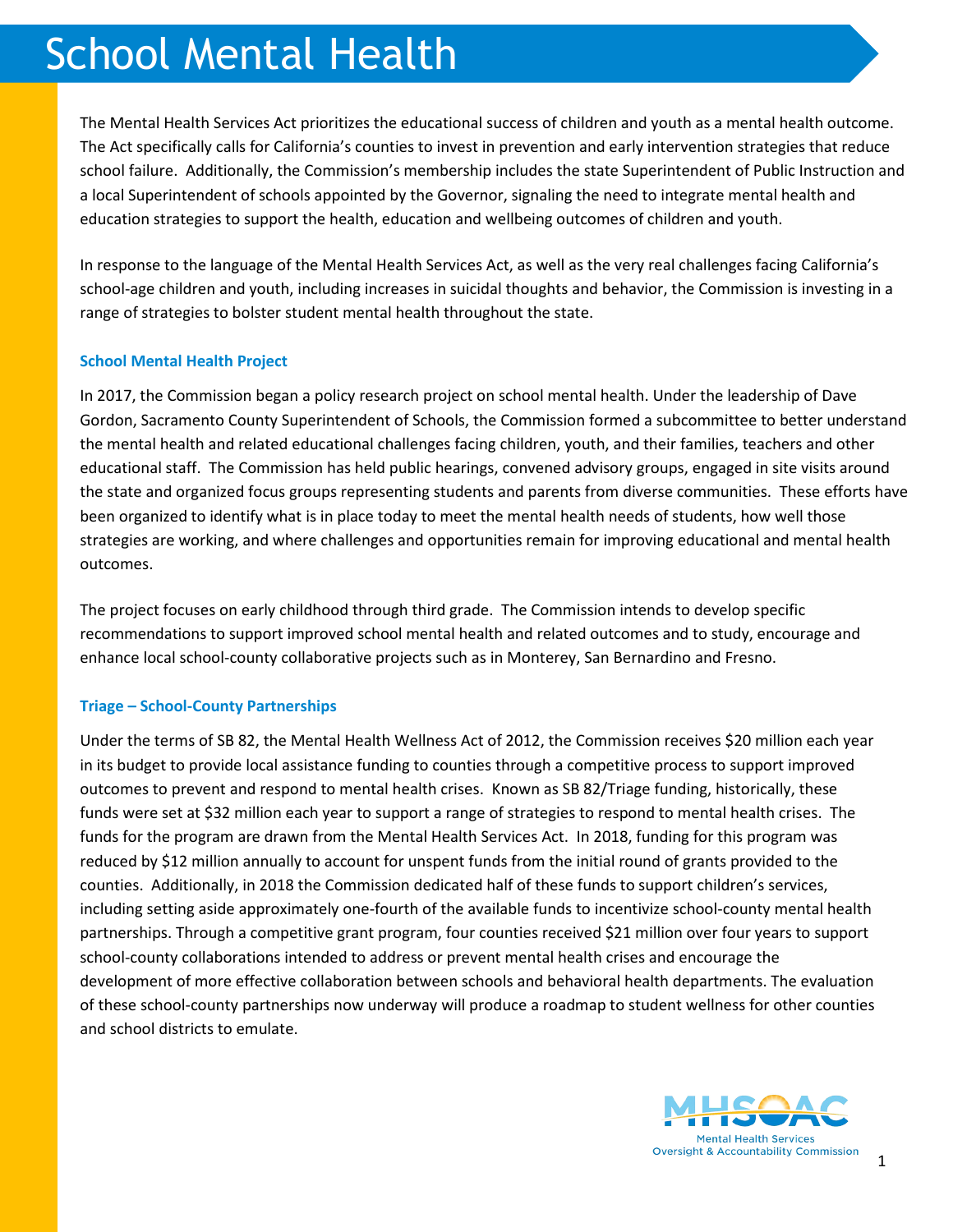## **Building School Mental Health Learning Collaboratives**

Because of the Commission's limited funding, we were able to fund four of the 16 county-school collaboratives that applied for the SB 82/Triage funding. Recognizing this broader need for and interest in school-county mental health partnership projects, the Commission is working with the California Department of Education to support a multi-county/school learning community collaborative. The collaborative will explore opportunities for delivering school-based mental health services or related approaches to meeting the mental health needs of children and youth and their families. The intent of this work is to engage and support a range of counties and schools and offer them planning support, to develop projects that could be funded with county mental health and local school funds.

# **Linking Mental Health and Education Data**

Consistent with the partnership with CDE mentioned above, the Commission is working with the CDE and the Department of Health Care Services to better utilize existing mental health and education data to identify mental health services approaches that best support positive educational outcomes and student mental wellness. This project is just getting underway, but will involve engaging mental health, education, and other stakeholders and experts to maximize the use of all available data to improve understanding, and explore the need and opportunities for technical assistance to enhance outcomes and accountability.

# **Integrated Services for Youth**

Santa Clara County recently received approval from the Commission for an ambitious innovation project that would engage youth to design integrated mental health, physical health and related services, including education, employment and housing support. As implemented by Santa Clara County, these services would be available to transition age youth, ages 15 to 25, regardless of insurance coverage or Medi-Cal eligibility. The County is working with insurance providers and health plans to ensure all youth in the county can receive care and services. The Commission is making available financial support for technical assistance and planning to support other counties interested in collaborating with Santa Clara County to explore applications of this approach in their communities.

## **Youth Innovation Project**

In early 2018 the Commission convened a mental health innovation summit, to bring together California's mental health leaders and the state's innovation leaders to support innovative approaches to improving mental health services and outcomes. That event focused on strategies to infuse human centered design into county mental health systems. As a follow-up to that work, the Commission has launched a Youth Innovation Project to engage youth throughout the state to support the design of youth-oriented mental health innovations. The project is designed to engage youth to identify key challenges affecting their understanding of mental health, access to care, the quality and appropriateness of that care, the outcomes achieved or any other mental health related challenge raised by youth, including school mental health. Once identified, the project will support one or more opportunities to explore, design and plan innovations that would respond to those challenges. The proposed innovations will be presented to county mental health leaders for potential funding.